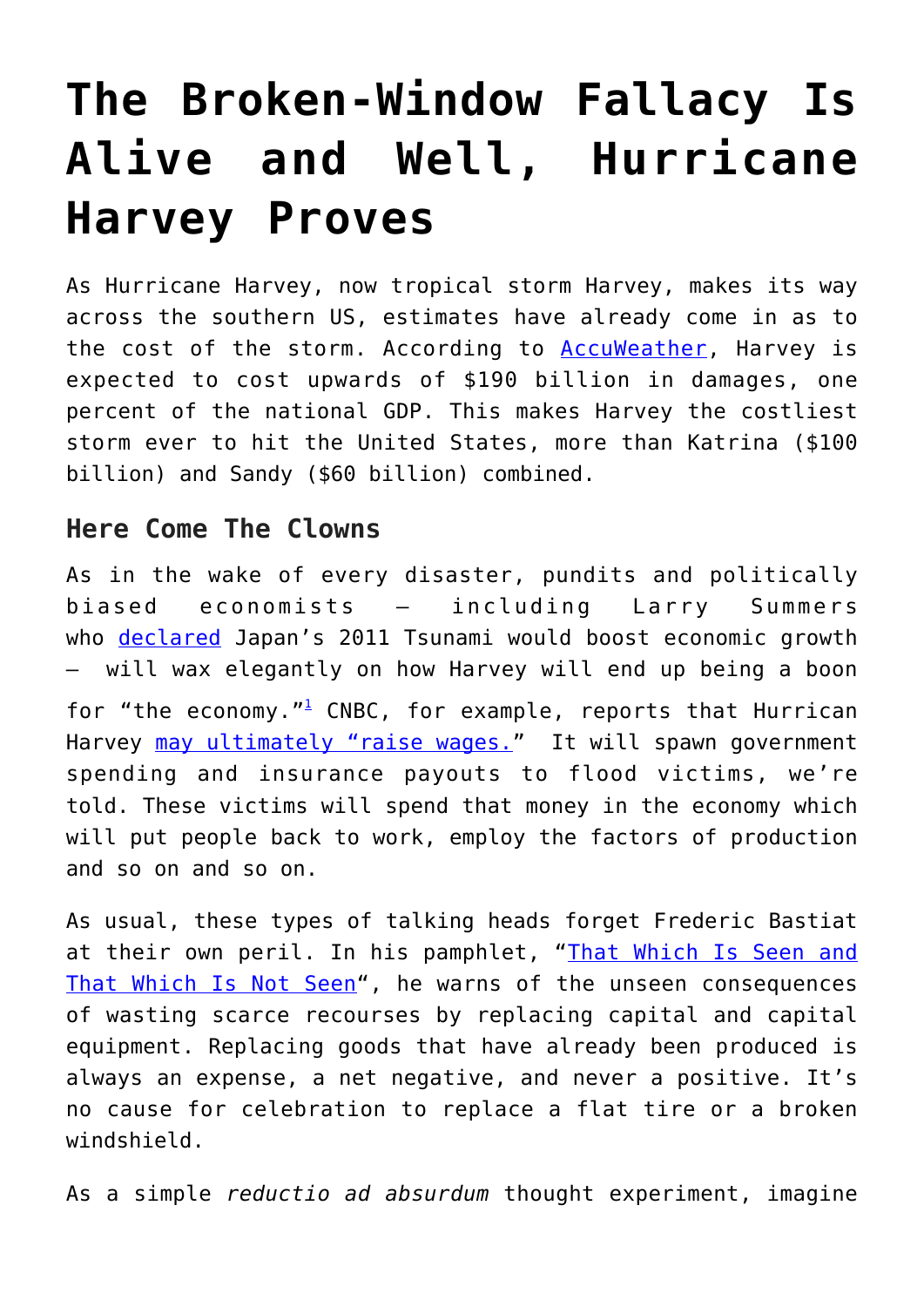tanks driving through our city streets, blasting away at buildings and infrastructure, so that insurance companies and governments can spend money on rebuilding them. Yes, it employs labor and capital to rebuild, but what about the unseen? What new products or services could these people have produced had they not been involved in replacing things? The economy as a whole loses when capital must be spent twice on the same things. Nothing new, hence no real wealth, has been created.

## **Reckoning the Costs**

Moreover, the costs to insurance companies are felt throughout the economy as premium costs rise for all consumers. Since the Great Recession began, along with the Fed's zero interest rate policy (ZIRP) and low returns on investments, insurance companies are finding it ever harder to grow their respective insurance pools. These companies are still paying for Hurricane Sandy.

The rising costs of petroleum based products have already begun to rise as refining capacity has been interrupted for a time. Not just gasoline and diesel, but the myriad of plastics and other products the refiners produce in the East Texas area will become more expensive. This is the supply side of the equation. By reducing supply, price increases. This is basic economics. Higher prices are never a net gain for consumers.

Let us consider the next round of relief spending the government will now immerse itself in. Where do politicians get the money to spend on disaster relief? Certainly, not their bank accounts. They will get another loan from the Federal Reserve System, at interest, and the American public will foot the bill. Now you know why legislation is called a "bill" before it is passed into law. The Fed, on the other hand, will create this new "money" from thin air with a few computer keystrokes and dilute the current supply of money even further. Monetary inflation provides another unseen tax.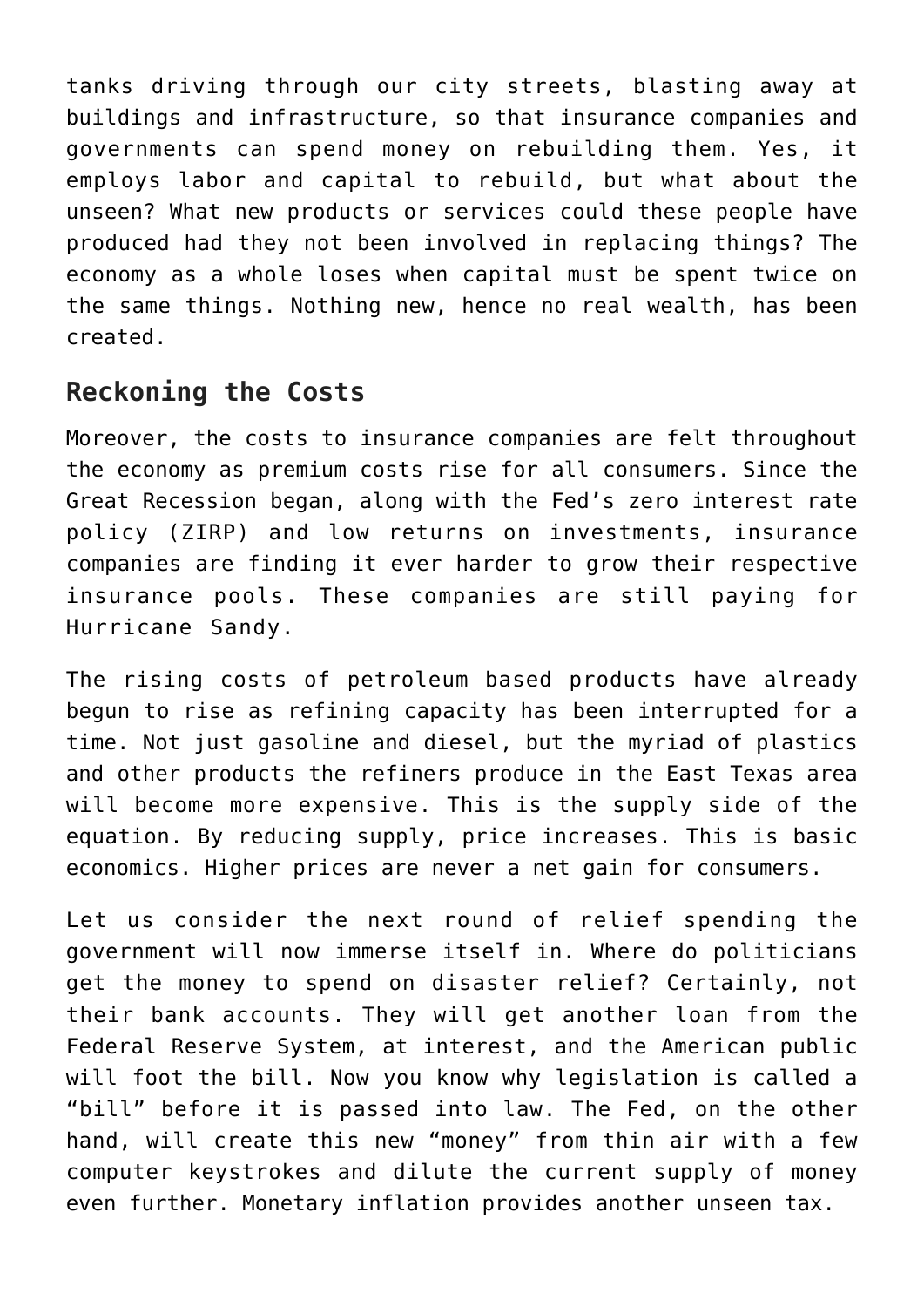## **No Silver Lining**

If you're finding little to be happy about when a natural disaster hits don't worry, you're normal. After all, they're called natural disasters and not natural bonuses. Also, by wasting capital to rebuild a destroyed city doesn't yield more wealth. If it did, then Japan [would invite the US Air Force](https://en.wikipedia.org/wiki/Air_raids_on_Japan) [back](https://en.wikipedia.org/wiki/Air_raids_on_Japan) to relieve their economy from a nearly 20-year slump. Destruction is always a net negative.

Whether it's a hurricane, tornado or earthquake or even a war, there is no silver lining in destroying capital. Destroying scarce resources is always a stupid move. But realize, the greatest destruction left in the wake of one of these events is the irreplaceable resource of human lives and the disruption of livelihoods. Those left standing after disaster strikes aren't comforted when a pundit tells them how lucky they are. All of their life's treasures have been destroyed. Not just houses and cars, but records, photos, and heirlooms that are not replaceable. The loss of incomes causes people into foreclosure, prematurely. Once the news cameras are packed away and Houston, Port Arthur or wherever USA is no longer in the news cycle, these victims must still cope with the damages.

Hard as I may try, It is very difficult to find that silver lining in the wake of a disaster. Natural or man-made.

 $\frac{1}{2}$  $\frac{1}{2}$  $\frac{1}{2}$ [.S](https://mises.org/blog/broken-window-fallacy-still-alive-and-well#footnoteref1_5tfz3tl)ee also Paul Krugman, who declared a few days after 9/11 that there was a silver lining to the attacks, since they would spur economic growth: [http://www.nytimes.com/2001/09/14/opinion/reckonings-after-the-horror.ht](http://www.nytimes.com/2001/09/14/opinion/reckonings-after-the-horror.html) [ml](http://www.nytimes.com/2001/09/14/opinion/reckonings-after-the-horror.html)

Also see economist Peter Morici who argued Hurricane Sandy would lead to "a brighter

future." [https://finance.yahoo.com/blogs/the-exchange/economic-impact-hurricane](https://finance.yahoo.com/blogs/the-exchange/economic-impact-hurricane-sandy-not-bad-news-150458002.html)[s…](https://finance.yahoo.com/blogs/the-exchange/economic-impact-hurricane-sandy-not-bad-news-150458002.html)

*Robert McKeown is the author and publisher of of the [Blue](https://thebluecollareconomist.com/)*